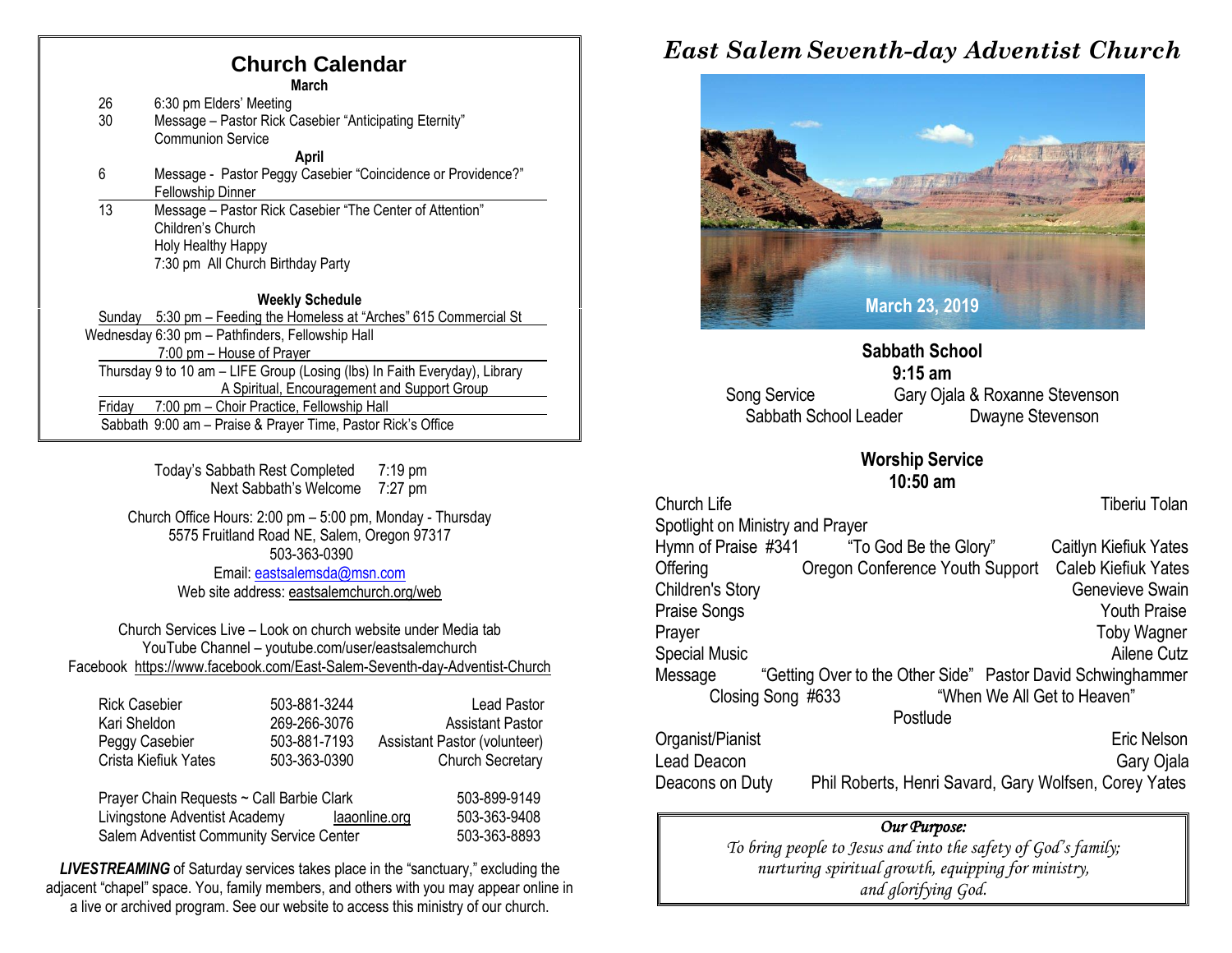| <b>ADULT SABBATH SCHOOL CLASSES</b>                                 |                                                       |                                                                 |  |  |  |  |  |  |
|---------------------------------------------------------------------|-------------------------------------------------------|-----------------------------------------------------------------|--|--|--|--|--|--|
| Begin about 9:45 am following the 9:15 program in the Sanctuary     |                                                       |                                                                 |  |  |  |  |  |  |
| Sanctuary                                                           |                                                       | "Quarterly" Bible Study * Livestreamed Jerry Magee              |  |  |  |  |  |  |
| Chapel                                                              |                                                       | "Quarterly" Bible Study* Udene Allen /Wallace Dick/Jon Hathaway |  |  |  |  |  |  |
| Pastor's Office                                                     | Pastor Rick<br>Gospel of Luke                         |                                                                 |  |  |  |  |  |  |
| Family Life Circle<br>Duane Chrowl<br>Front Section Fellowship Hall |                                                       |                                                                 |  |  |  |  |  |  |
| Library - No Class Today                                            |                                                       |                                                                 |  |  |  |  |  |  |
| Room 3, North Hall                                                  | Young Adults                                          | <b>Tylor Watts</b>                                              |  |  |  |  |  |  |
|                                                                     | Pastor Rick's Office 9:00-9:30 Praise and Prayer Time | Pastor Peggy Casebier                                           |  |  |  |  |  |  |
| * The current "Quarterly" topic is "The Book of Revelation"         |                                                       |                                                                 |  |  |  |  |  |  |

#### **NEXT WEEK'S OFFERING ~ Evangelism (North American Division)**

| <b>LOCAL CHURCH BUDGET SUPPORT AT A GLANCE</b>                                                           |               |           |           |  |  |  |
|----------------------------------------------------------------------------------------------------------|---------------|-----------|-----------|--|--|--|
|                                                                                                          |               | MTD       | YTD       |  |  |  |
| FISCAL YEAR 1/1/19 - 12/31/19                                                                            |               | 3/16/2019 | 3/16/2019 |  |  |  |
| <b>Offerings Needed</b>                                                                                  |               | 18.625    | 55.875    |  |  |  |
| <b>Offerings Received</b>                                                                                |               | 15,294    | 43,267    |  |  |  |
| Period Over / (Short)                                                                                    | <b>Totals</b> | (3,331)   | (12,608)  |  |  |  |
| Tithe money does not fund the \$18,625 needed each month to operate our local church and its ministries. |               |           |           |  |  |  |

#### **ANNOUNCEMENTS**

**WELCOME** Pastor David Schwinghammer recently joined the Oregon Conference Administration team as VP for Administration. He comes to us from Ontario Canada where he has served in various ministries for over 23 years. He has served as pastor of small and large congregations, Conference Director of both Stewardship and Worship departments, as well as Conference Administration. Pastor Dave has earned a Doctor of Ministry degree in the area of discipleship and worship. He is passionate about sharing the good news of life in the Kingdom of God through spoken word and music. He is blessed to enjoy life with his wife Ingrid, daughter Albany and son Justin. We are happy God has called the Schwinghammers to Oregon and delighted to welcome Pastor Dave as our speaker this morning.

**TODAY'S SCRIPTURE** That day when evening came, he said to his disciples, "Let us go over to the other side." Leaving the crowd behind, they took him along, just as he was, in the boat. There were also other boats with him. A furious squall came up, and the waves broke over the boat, so that it was nearly swamped. Jesus was in the stern, sleeping on a cushion. The disciples woke him and said to him, "Teacher, don't you care if we drown?" He got up, rebuked the wind and said to the waves, "Quiet! Be still!" Then the wind died down and it was completely calm. He said to his disciples, "Why are you so afraid? Do you still have no faith?" They were terrified and asked each other, "Who is this? Even the wind and the waves obey him!" Mark 4: 35-41

**JOIN US FOR HOLY, HEALTHY, HAPPY** at 2:00 pm today. There will be a whole food potluck in the fellowship hall prior to the meeting in the sanctuary. Come join us and experience the joy of exercise!

**ATTEND THE OREGON ADVENTIST MEN'S CHORUS SPRING CONCERT**  2 identical concerts at 3:30 or 7:00 pm April 13 at Sunnyside Church in Portland. Free tickets are Required, available at [www.oamchorus.org](http://www.oamchorus.org/) or call 503-970-1693. Register early as seating is limited.

**S.A.C.S.** Our Community Center is in need of donations: clothing (especially men's jeans & coats), linens, pots & pans, egg cartons. Thank you!

**ALL NEW CHURCH KITCHEN** When we raise \$25,000, the rest of the expense is covered! We have received \$7,580 in cash and pledges. We only have **\$17,420** to now raise for our new kitchen**.** Anything you are able to give toward this much needed project is appreciated. Please mark your offering "Church Kitchen."

**ENGAGED OR MARRIED** Preparing couples for marriage is important, so important that it has been found to reduce the rate of divorce by 30%. Marital counseling available. Contact Lee Larson 541-543-3766

**OREGON CONFERENCE MEN'S SUMMIT** May 31 to June 2 at Grove Christian Camp featuring Dave Schwinghammer, Oregon Conference VP for Administration. Early Bird Discount is \$125 thru March 31. [https://oregonconference.eventcalendarapp.com/u/9177/24890](https://nam03.safelinks.protection.outlook.com/?url=https%3A%2F%2Foregonconference.eventcalendarapp.com%2Fu%2F9177%2F24890&data=02%7C01%7CJane.Nicola%40oc.npuc.org%7Ceea7128a3fa44f0a249008d6a3e2367e%7C1fe84723e891492d921c072fd09ba33f%7C0%7C0%7C636876589326983967&sdata=Hy3iFbDHMGUioRE9ztCn63qlYw2o1FGTNWZPQ%2FS%2FrDw%3D&reserved=0) Registration in April is \$135, and At-The Door rate is \$140. If you have questions, please email bret mckay@fulfillmentcorp.com or call Bret McKay at 503-577-4686.

**HOOKED** Christians who love God & love others & are not afraid to leave their comfort zone for the salvation of others. Join us. Thursday evenings 6:30 pm in the Fellowship Hall.

**Oregon Conference Handbell Festival 2019** Our schools have pulled out all the stops to bring you an evening to ring in spring! Join us April 4 at 5:00 pm in the Holden Convention Center, Gladstone. Event is free & open to the public.

**PRAYER MINISTRY:** Livingstone Adventist Academy, Robertson family, Nelson family, Gary & Debbie Malone, Art Parrino, Audra Sproed, Corey Bronson, Mike Kiefiuk, Lynn Chrowl, Wayne & Billie Amende, Pat Gwin, Marie Savard, Duane Adels, Havilah Dunham, Mark Roller and family, Don Trout, Dieuson Alix's mom and family in Haiti, Bill Fisher Jr & Family, Dick Wolfsen had surgery in Portland this week. Charles Roddy was in the hospital this week. The Nominating Committee as they are beginning their ministry this Spring. The new Youth ministry taking place on Sabbath mornings. Livingstone senior class mission trip to Costa Rica